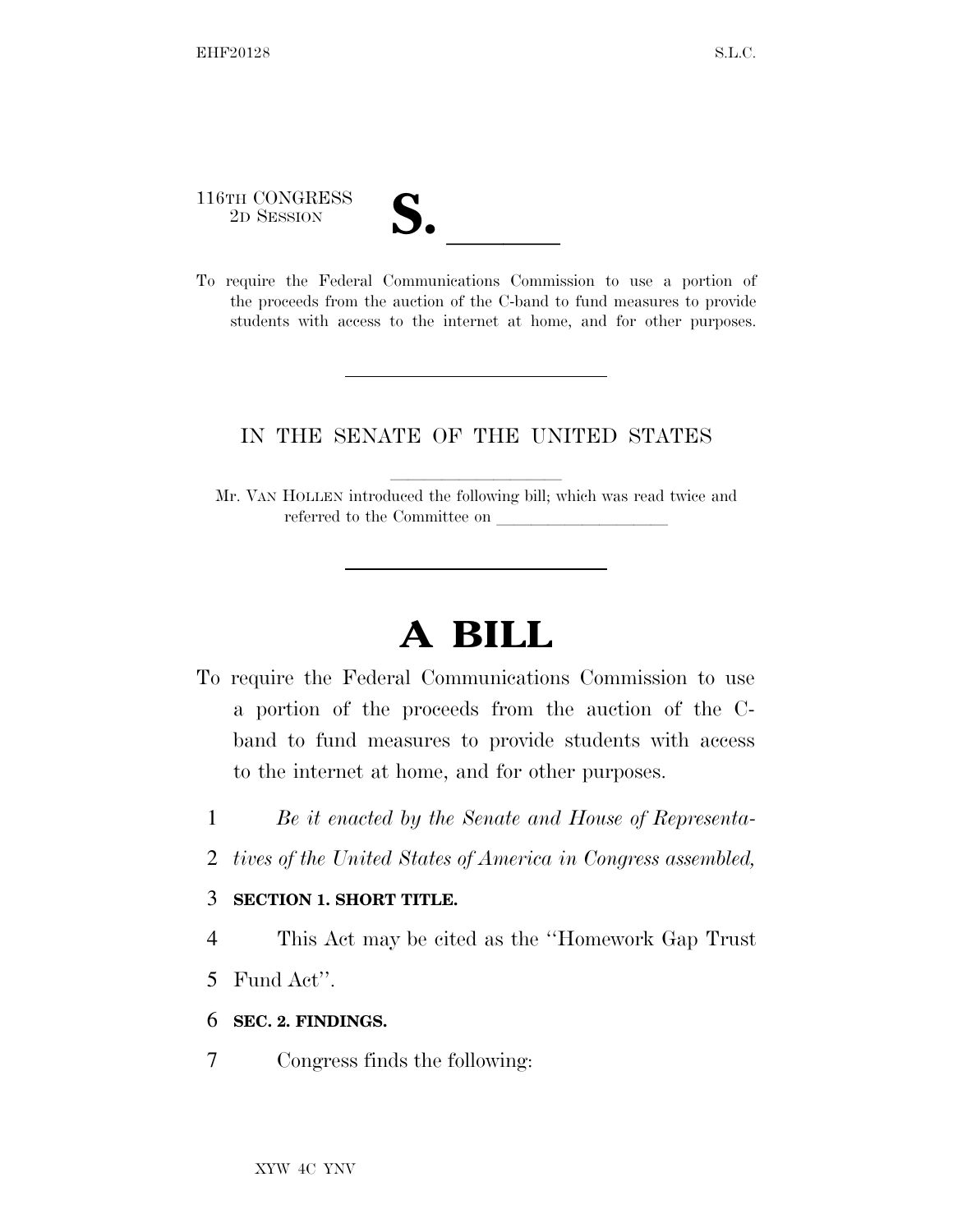$\mathfrak{D}$ 

 (1) According to the Joint Economic Com- mittee, as many as 12,000,000 students in the United States do not have access to the internet at home. (2) Lack of internet access at home for a stu- dent can lead to reduced academic preparedness, de- creased academic performance, and decreased class- room engagement in school. (3) Nearly 50 percent of students in the United States have reported being unable to complete a homework assignment because those students did not have access to the internet or a computer. (4) Seventeen percent of students in the United States do not have access to computers at home and 18 percent do not have home access to broadband internet access service. (5) Computer ownership and internet use are strongly correlated with household income. (6) Approximately 30 percent of households in the United States with incomes below \$50,000 do not have a connection to broadband internet access service. (7) Students without broadband internet access service at home are more likely to be students from

low-income families, students of color, or students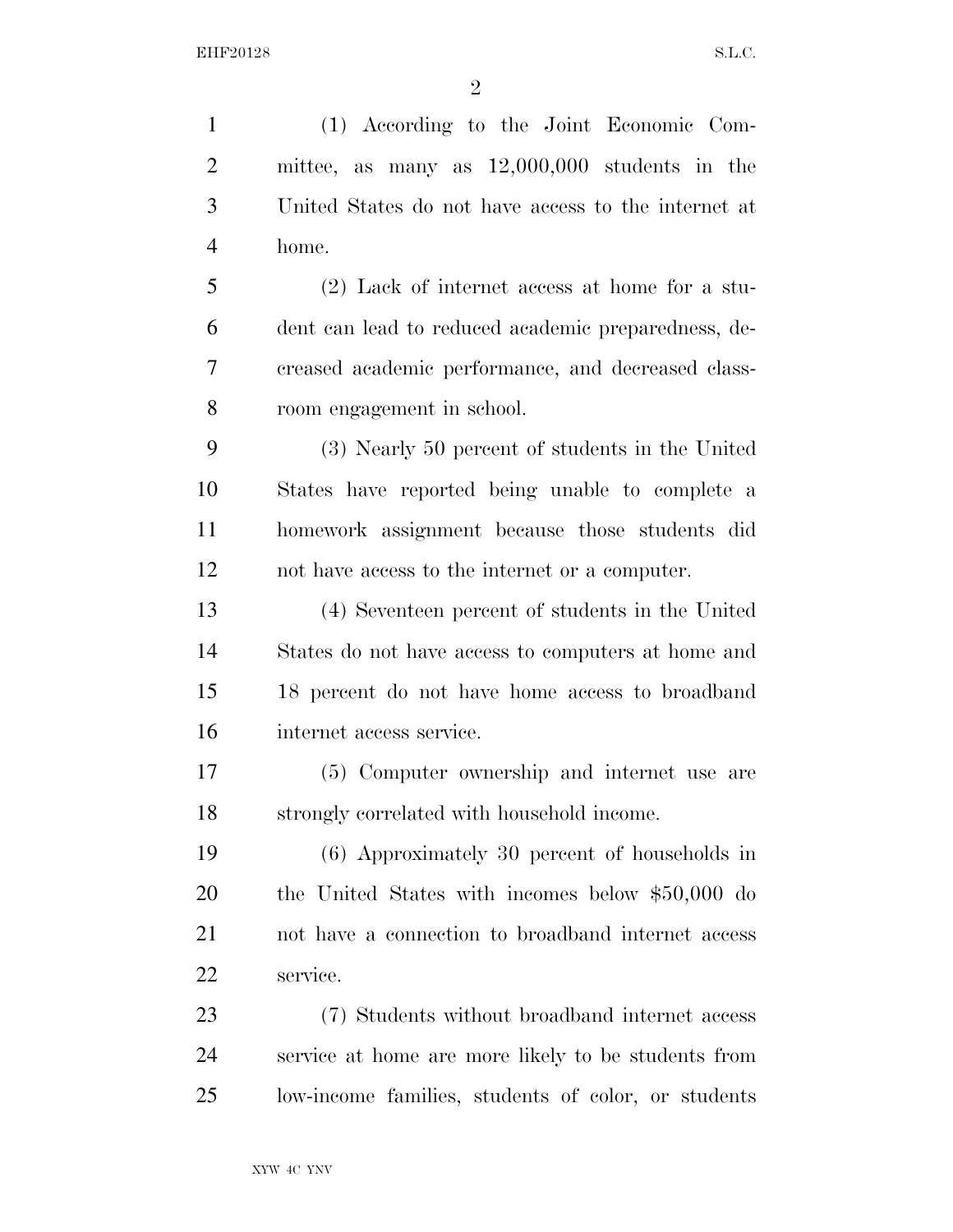| $\mathbf{1}$   | who live in households with lower levels of parental |
|----------------|------------------------------------------------------|
| $\overline{2}$ | education.                                           |
| 3              | $(8)$ More than 50 percent of teachers in low-in-    |
| $\overline{4}$ | come school districts report that limited access to  |
| 5              | technology outside of school for students limits the |
| 6              | ability of teachers to-                              |
| 7              | (A) advance and implement digital learning           |
| 8              | initiatives; and                                     |
| 9              | (B) promote digital literacy.                        |
| 10             | (9) According to the Commission, approxi-            |
| 11             | mately 70 percent of teachers in the United States   |
| 12             | assign homework that requires access to broadband    |
| 13             | internet access service.                             |
| 14             | (10) Research has shown that teenagers who           |
| 15             | have access to home computers are 6 to 8 percent     |
| 16             | more likely to graduate from high school than teen-  |
| 17             | agers who do not have access to home computers.      |
| 18             | (11) The homework gap affects students in            |
| 19             | both rural and urban communities.                    |
| 20             | (12) Ensuring that students have access to           |
| 21             | broadband internet access service will reduce the    |
| 22             | digital divide and can help reduce economic, edu-    |
| 23             | cational, and social inequalities.                   |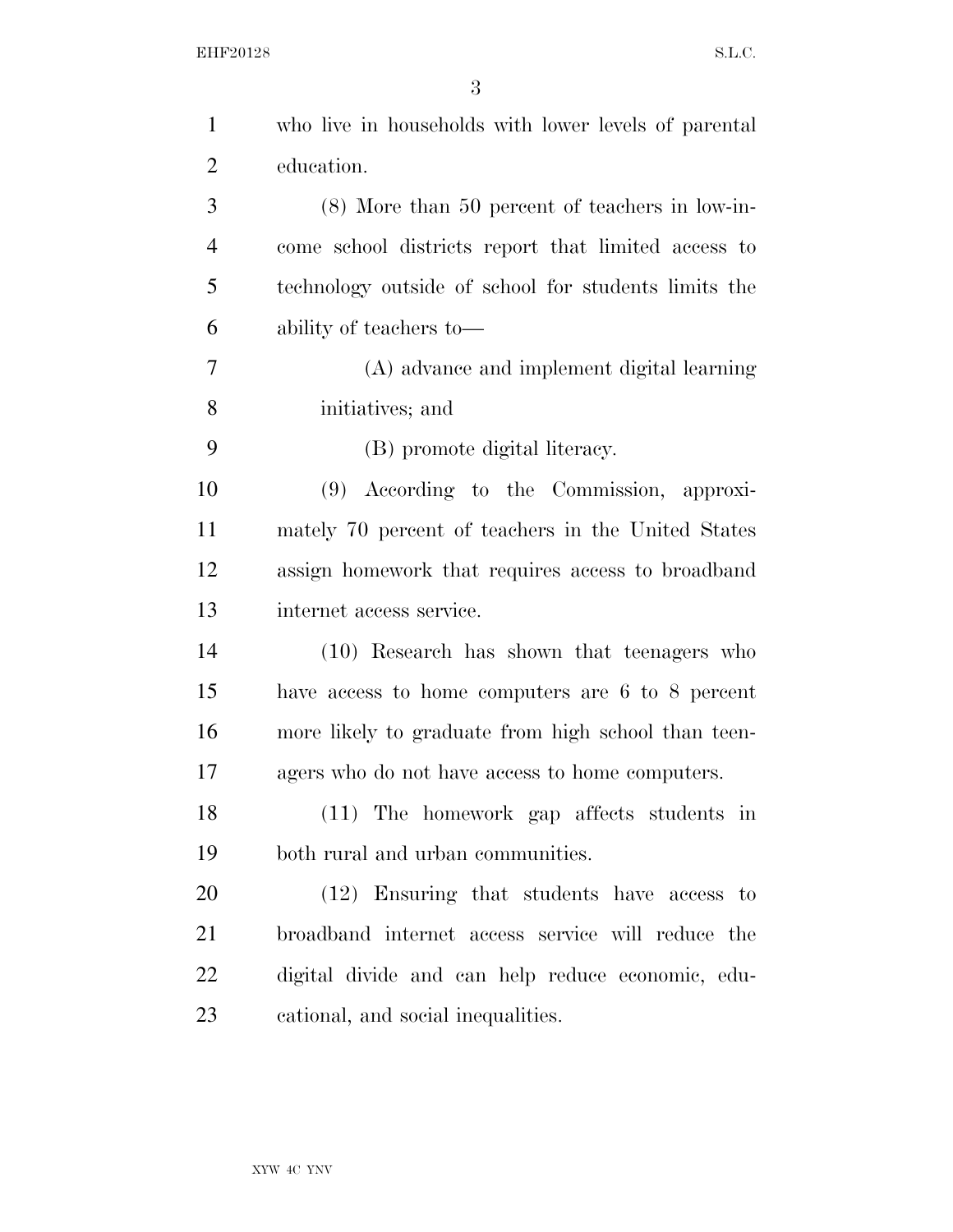## **SEC. 3. HOMEWORK GAP TRUST FUND.**

 (a) ESTABLISHMENT; PURPOSE.—There is estab- lished in the Treasury of the United States a fund to be known as the ''Homework Gap Trust Fund''—

- (1) which shall be administered by the Commis-sion; and
- (2) the purpose of which is to provide funding for measures that help to—

(A) close the digital divide; and

 (B) promote digital equality with respect 11 to school-aged children.

 (b) DEPOSIT OF PROCEEDS.—Notwithstanding any provision of section 309(j) of the Communications Act of 1934 (47 U.S.C. 309(j)), not less than \$2,000,000,000 and not more than \$4,000,000,000 of the proceeds re- ceived from systems of competitive bidding conducted with respect to the use of the C-band shall be deposited in the Homework Gap Trust Fund.

 (c) USE OF HOMEWORK GAP TRUST FUND AMOUNTS.—The Commission shall use the amounts in the Homework Gap Trust Fund to fund measures that seek to ensure that all students in the United States have ac- cess to broadband internet access service at home, includ-ing by—

 (1) purchasing any necessary equipment for that purpose; and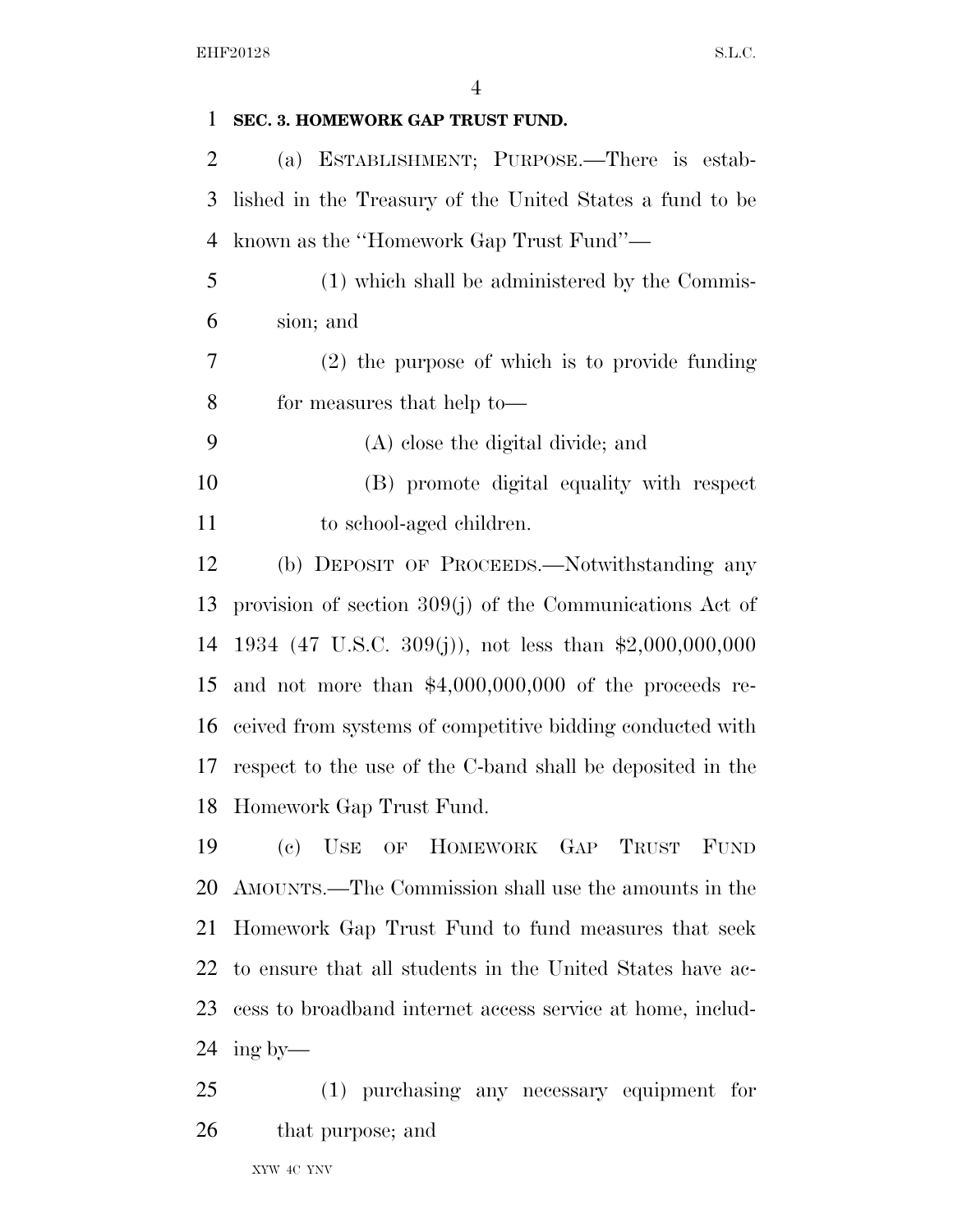| $\mathbf{1}$   | (2) providing those students with hotspot de-             |
|----------------|-----------------------------------------------------------|
| $\overline{2}$ | vices.                                                    |
| 3              | (d) REPORT.—Not later than 1 year after the date          |
| 4              | of enactment of this Act, and annually thereafter, the    |
| 5              | Commission shall submit to Congress a report regarding,   |
| 6              | for the year covered by the report—                       |
| 7              | (1) the number of recipients of funding pro-              |
| 8              | vided under subsection $(c)$ ;                            |
| 9              | (2) the number of students who obtained access            |
| 10             | to broadband internet access service as a result of       |
| 11             | funding provided under subsection (c);                    |
| 12             | (3) the number of students in the United States           |
| 13             | who continue to face unequal access to digital de-        |
| 14             | vices and broadband internet access service, which        |
| 15             | prevents those students from completing homework          |
| 16             | assignments;                                              |
| 17             | (4) the use of hotspot devices provided with              |
| 18             | funding provided under subsection (c); and                |
| 19             | (5) the amount of data used per hotspot device            |
| 20             | described in paragraph (4).                               |
| 21             | (e) RULEMAKING.—Not later than 180 days after the         |
| 22             | date of enactment of this Act, the Commission shall issue |
| 23             | final rules to carry out this section.                    |
| 24             | SEC. 4. DEFINITIONS.                                      |
| 25             | In this Act:                                              |
|                |                                                           |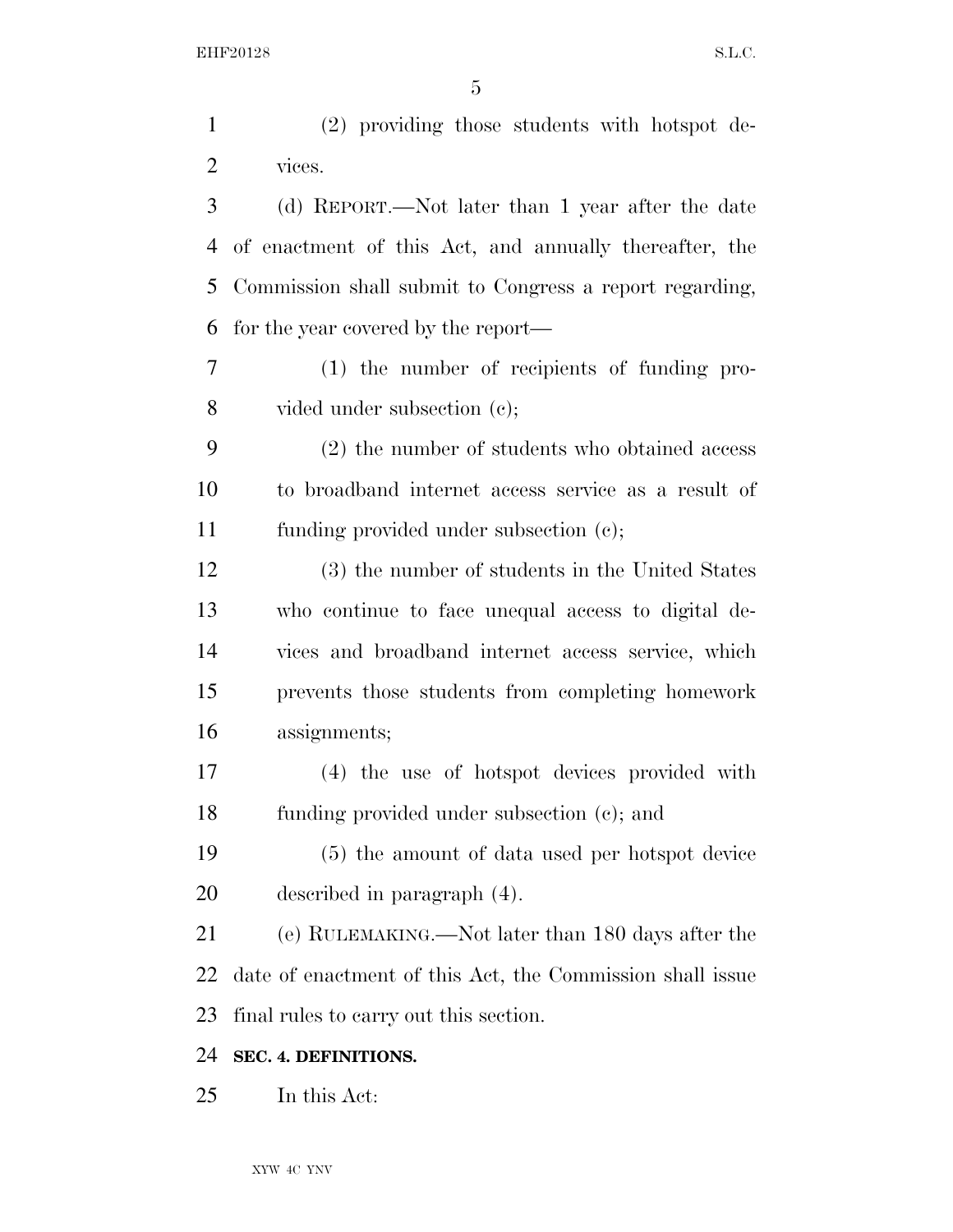EHF20128 S.L.C.

| $\mathbf{1}$   | (1) C-BAND.—The term "C-band" means the                  |
|----------------|----------------------------------------------------------|
| $\overline{2}$ | band of electromagnetic spectrum between 3.7             |
| 3              | gigahertz and 4.2 gigahertz, inclusive.                  |
| $\overline{4}$ | (2) COMMISSION.—The term "Commission"                    |
| 5              | means the Federal Communications Commission.             |
| 6              | (3) DIGITAL DIVIDE.—The term "digital di-                |
| 7              | vide" means the economic, educational, and social        |
| 8              | inequalities that exist between individuals, house-      |
| 9              | holds, businesses, and geographic areas at different     |
| 10             | socioeconomic levels due to their differing abilities to |
| 11             | access information and communications technology.        |
| 12             | (4) DIGITAL EQUALITY.—The term "digital                  |
| 13             | equality" means the activities that are necessary to     |
| 14             | ensure that, as a means to enhance and promote           |
| 15             | education, employment, and civic and cultural par-       |
| 16             | ticipation, all individuals in the United States have    |
| 17             | access to, and the use of, affordable information and    |
| 18             | communication technologies, including—                   |
| 19             | (A) reliable fixed and wireless broadband                |
| 20             | internet access service;                                 |
| 21             | (B) internet-enabled devices that meet the               |
| 22             | needs of the user; and                                   |
| 23             | (C) applications and online content de-                  |
| 24             | signed to enable and encourage self-sufficiency,         |
| 25             | participation, and collaboration, including—             |